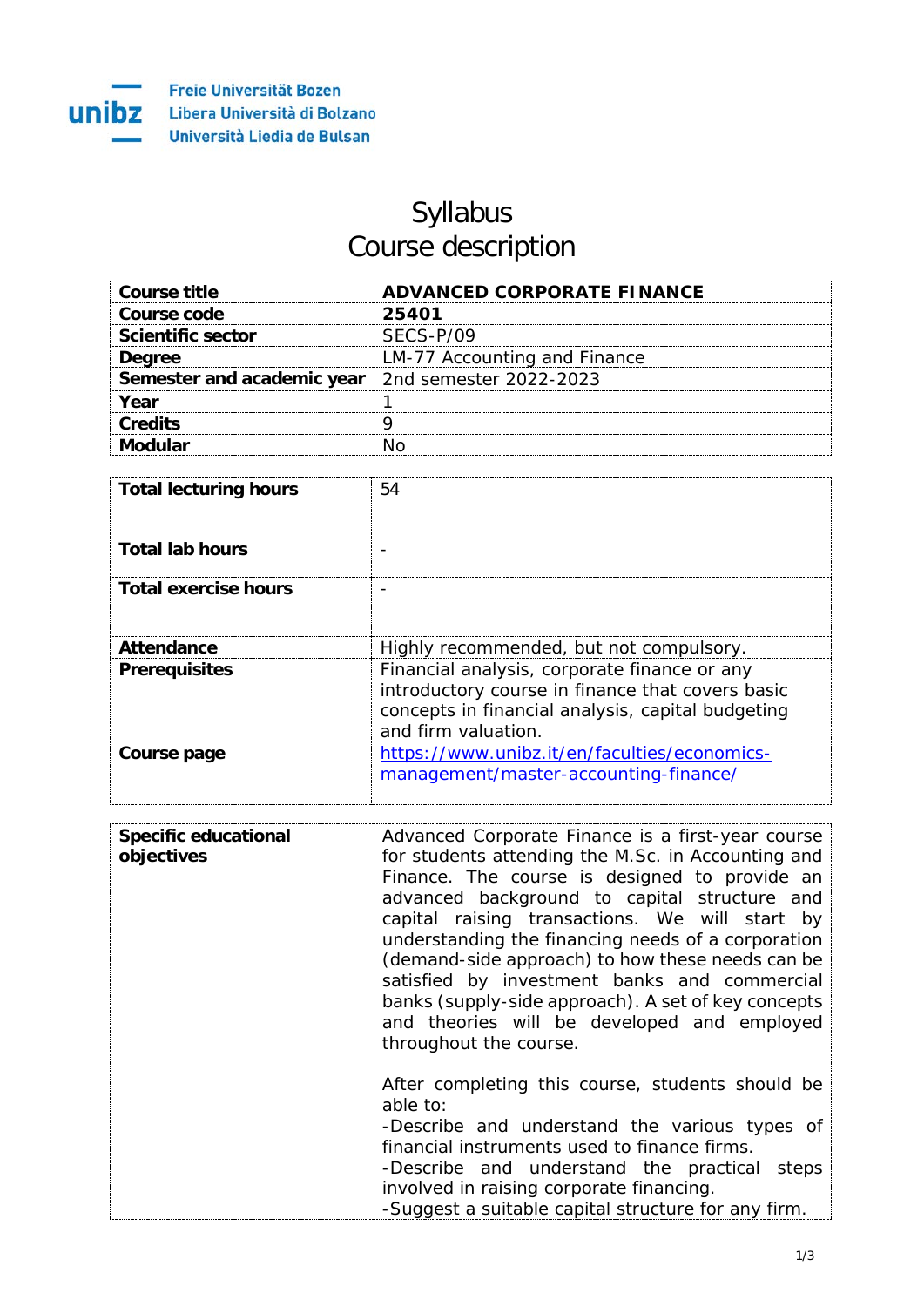

## **Freie Universität Bozen UNIDZ** Libera Università di Bolzano Università Liedia de Bulsan

| -Critically evaluate the effects of information and  |
|------------------------------------------------------|
| agency problems on the firms' financial policies and |
| capital structure.                                   |
|                                                      |

| Lecturers                    | Per Linus Siming                                        |
|------------------------------|---------------------------------------------------------|
|                              | Office SER E408                                         |
|                              | perlinus.siming@unibz.it                                |
|                              |                                                         |
|                              | https://www.unibz.it/en/faculties/economics-            |
|                              | management/academic-staff/person/40068-per-linus-       |
|                              | siming                                                  |
|                              |                                                         |
|                              |                                                         |
| Lecturers' Scientific sector | 13/B4 - SECS-P/11                                       |
| <b>Teaching language</b>     | English                                                 |
| <b>Office hours</b>          | 27 hours scheduled                                      |
| Lecturing assistant          |                                                         |
| <b>Teaching assistant</b>    |                                                         |
| List of topics covered       | Capital structure in perfect and imperfect financial    |
|                              | markets; Capital structure trade-offs; Debt and         |
|                              | equity holder conflicts; Mechanics of raising equity    |
|                              | and debt financing; The role of financial institutions  |
|                              | such as banks and institutional investors in financing  |
|                              | firms; Capital raising transactions such as initial and |
|                              | seasoned public offerings                               |
| <b>Teaching format</b>       | Frontal lectures and case study discussions.            |

| <b>Learning outcomes</b> | <b>LEARNING OUTCOMES:</b>                                                                                                                                                                                                                                            |
|--------------------------|----------------------------------------------------------------------------------------------------------------------------------------------------------------------------------------------------------------------------------------------------------------------|
|                          | Knowledge and understanding:                                                                                                                                                                                                                                         |
|                          | Knowledge and understanding of<br>the<br>methodologies necessary for analyzing<br>corporate financial decisions. Students will<br>learn how to compare the costs and benefits of<br>alternative financing solutions and be able to                                   |
|                          | propose and defend the different solutions.                                                                                                                                                                                                                          |
|                          | Applying knowledge and understanding:<br>Ability to use modern finance theory, financial<br>models and analysis applied to capital raising<br>decisions. Understanding how financial markets<br>and intermediaries work to supply capital to<br>business activities. |
|                          | Making judgement:<br>Ability to use the adequate tools in the analysis<br>of complex situation and in making decisions.                                                                                                                                              |